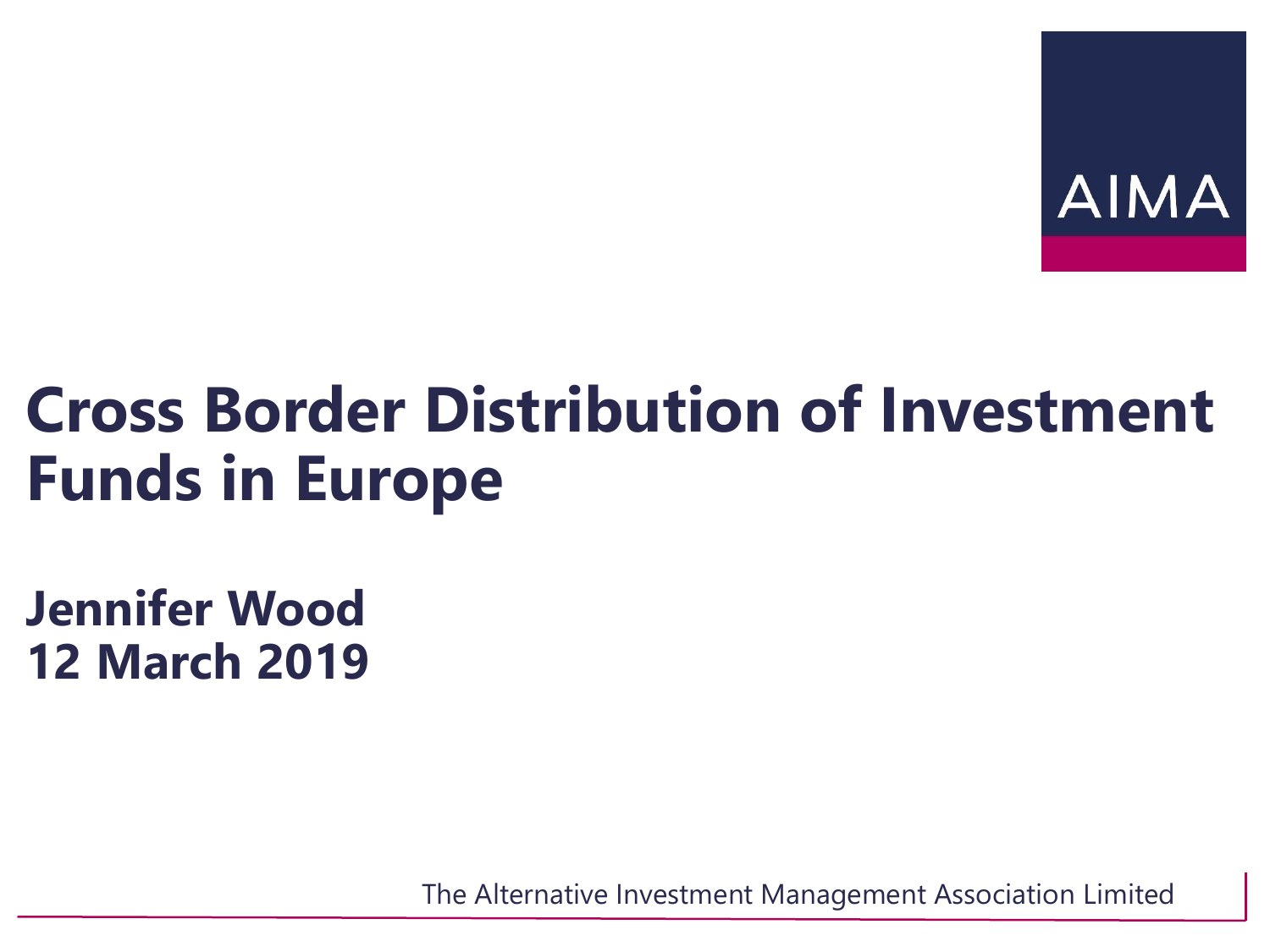#### **Agenda**



- **Example 2** Accessing the UK after exit day
- Cross border distribution of collective investment funds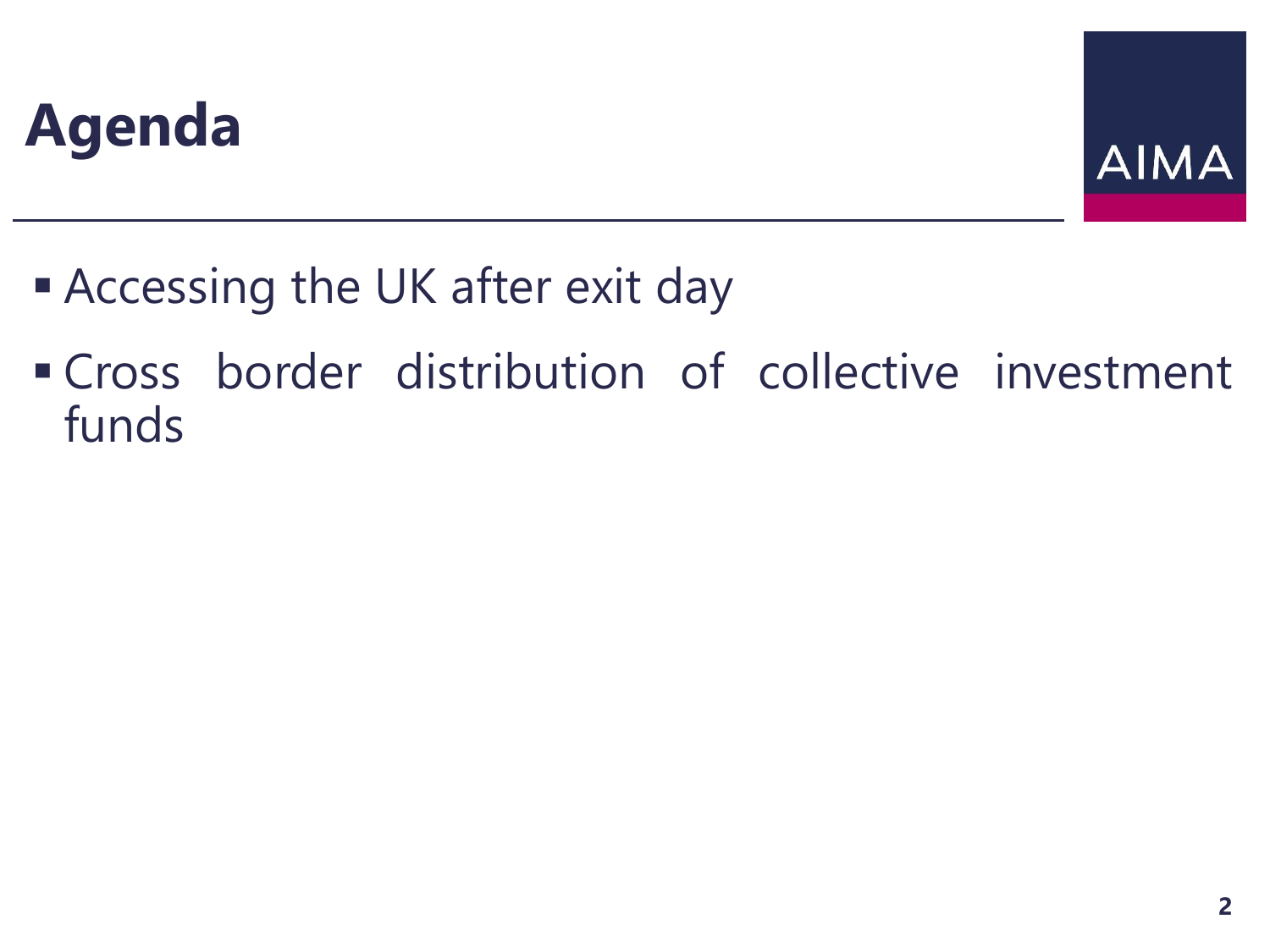



- Exit day: 11 pm GMT on 29 March 2019 (maybe)
- **Possibilities:** 
	- Exit as planned
		- With a deal
		- Without a deal
	- Delay but for how long and to what end?
		- European Parliament elections
		- Second referendum
		- UK election
	- Revoke Article 50 and stay in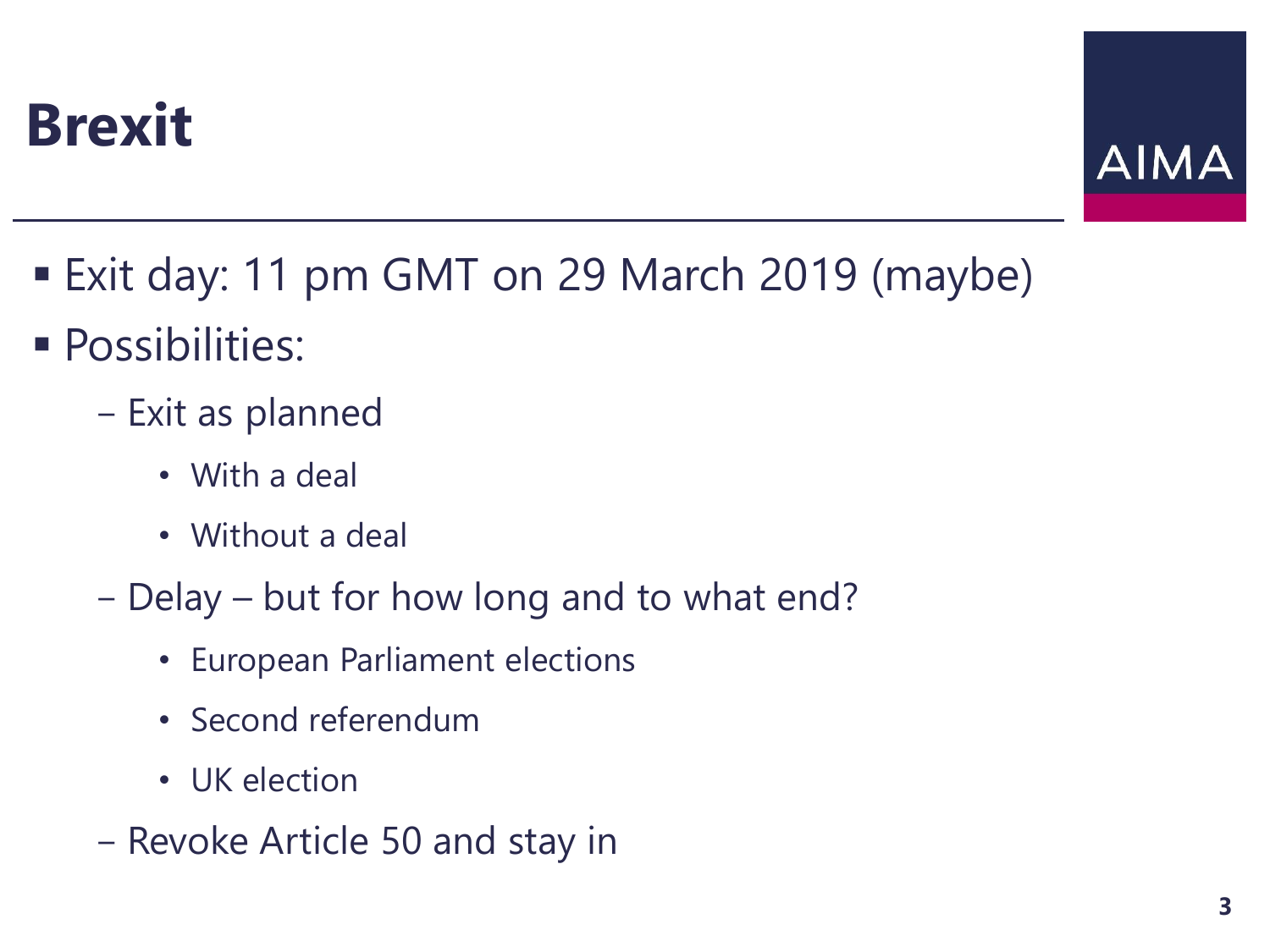# **Planning for a 'no deal' exit**

AIMA

- **Do nothing**
- **.** Use the UK Temporary Permissions Regime for investment funds:
	- Have to qualify
	- Have to apply prior to COB on 28 March 2019
	- Lasts for up to three years after Exit Day (subject to extension by the FCA)
	- No fee payable to apply for TPR
	- Rules applicable pre-Exit Day continue to apply while in the TPR
	- Apply via Connect
- **Firms with UK separate accounts will need to apply for** the UK Temporary Permissions Regime for firms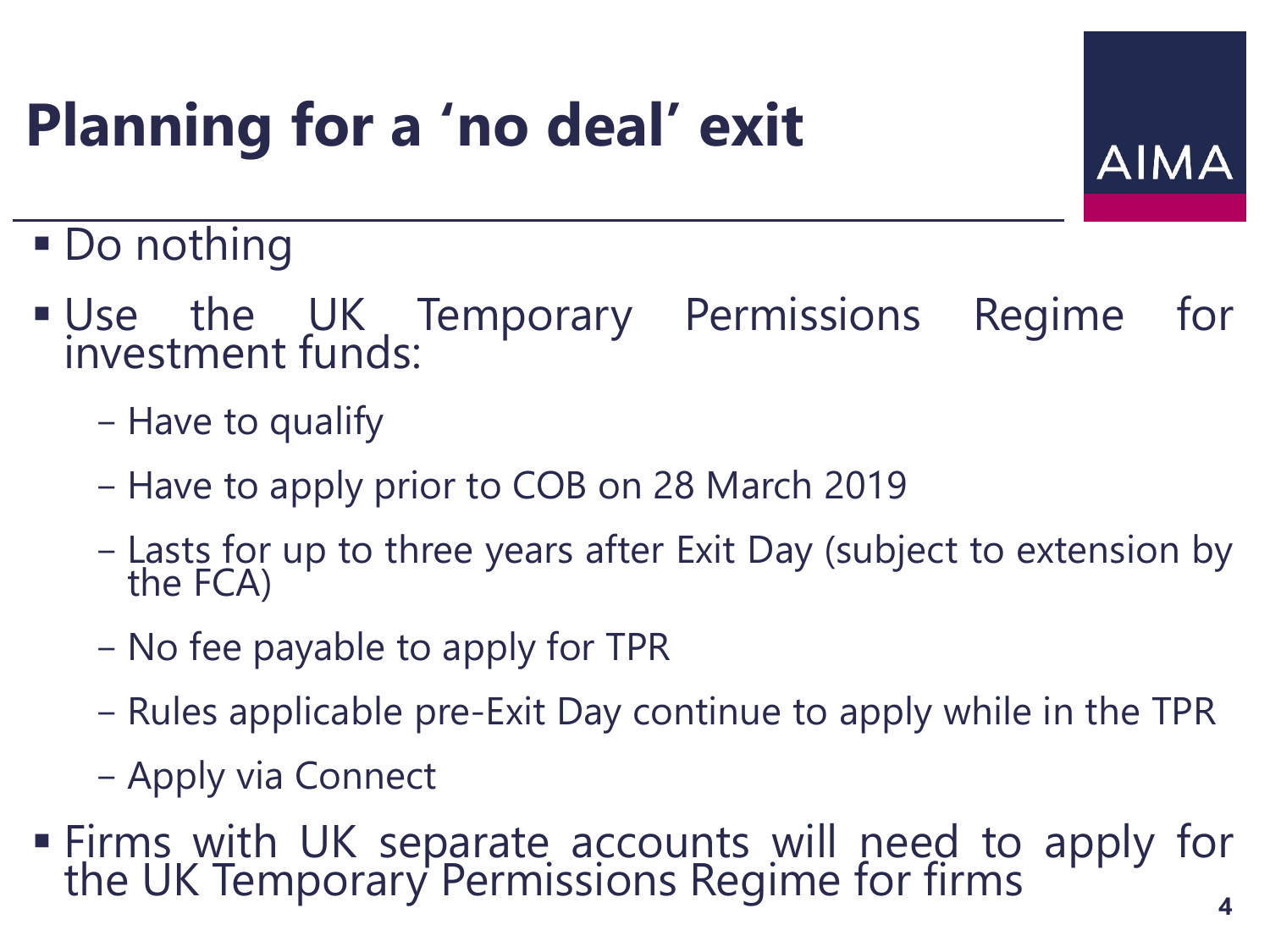# **Qualifying for the TPR for funds**

**AIMA** 

- **Existing UK and EEA AIFs managed by an EEA AIFM (unless the AIF is a feeder** of a third country master AIF), provided they were notified under Article 32 for marketing in the UK prior to Exit Day, subject to timely application
- Existing UCITS managed by an EEA management company, provided they were notified for marketing in the UK prior to Exit Day, subject to timely application
- New sub-funds of an existing UCITS created after Exit Day provided the umbrella is in the TPR as of the Exit Day, subject to conditions
- But some will not qualify:
- New sub-funds of a UK or EEA AIF created after Exit Day
- Sub-funds of UCITS or AIFs that were existing but not notified for marketing in the UK pre-Exit Day
- $\blacksquare$  Non-EEA AIFs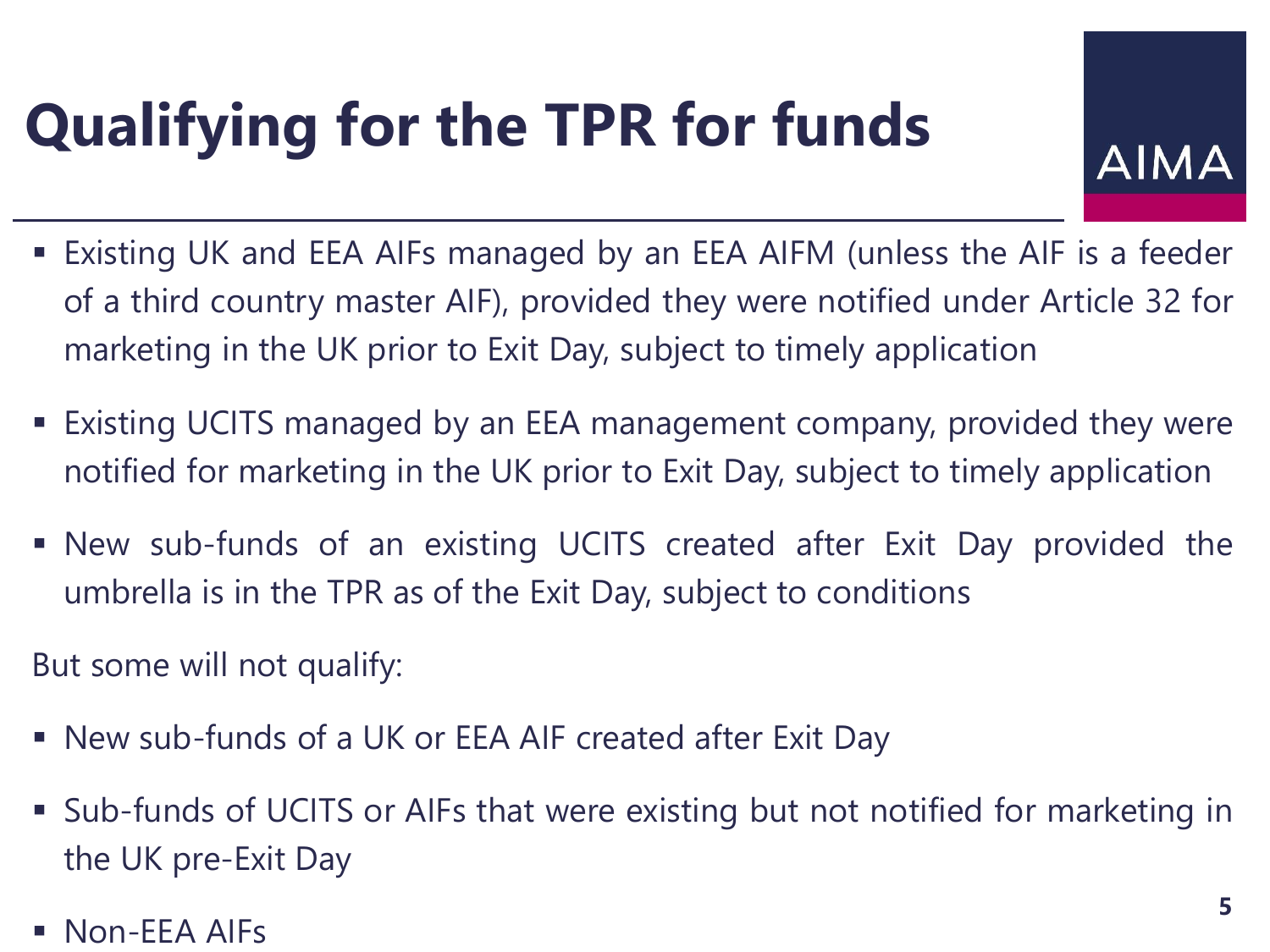# **Options for funds outside TPR**



- **EEA AIFs:** Use the Article 42 national private placement regime
- **UCITS:** Use Section 272 option or the Article 42 national private placement regime
- **Non-EEA AIFs marketed under the Article 36 national private placement regime pre-Exit Day** will qualify for the Temporary Transitional Power which keeps the status quo until 30 June 2020
- **EXALLE 12 THE ADDEX 10 THE ALLE 12 National private** placement regime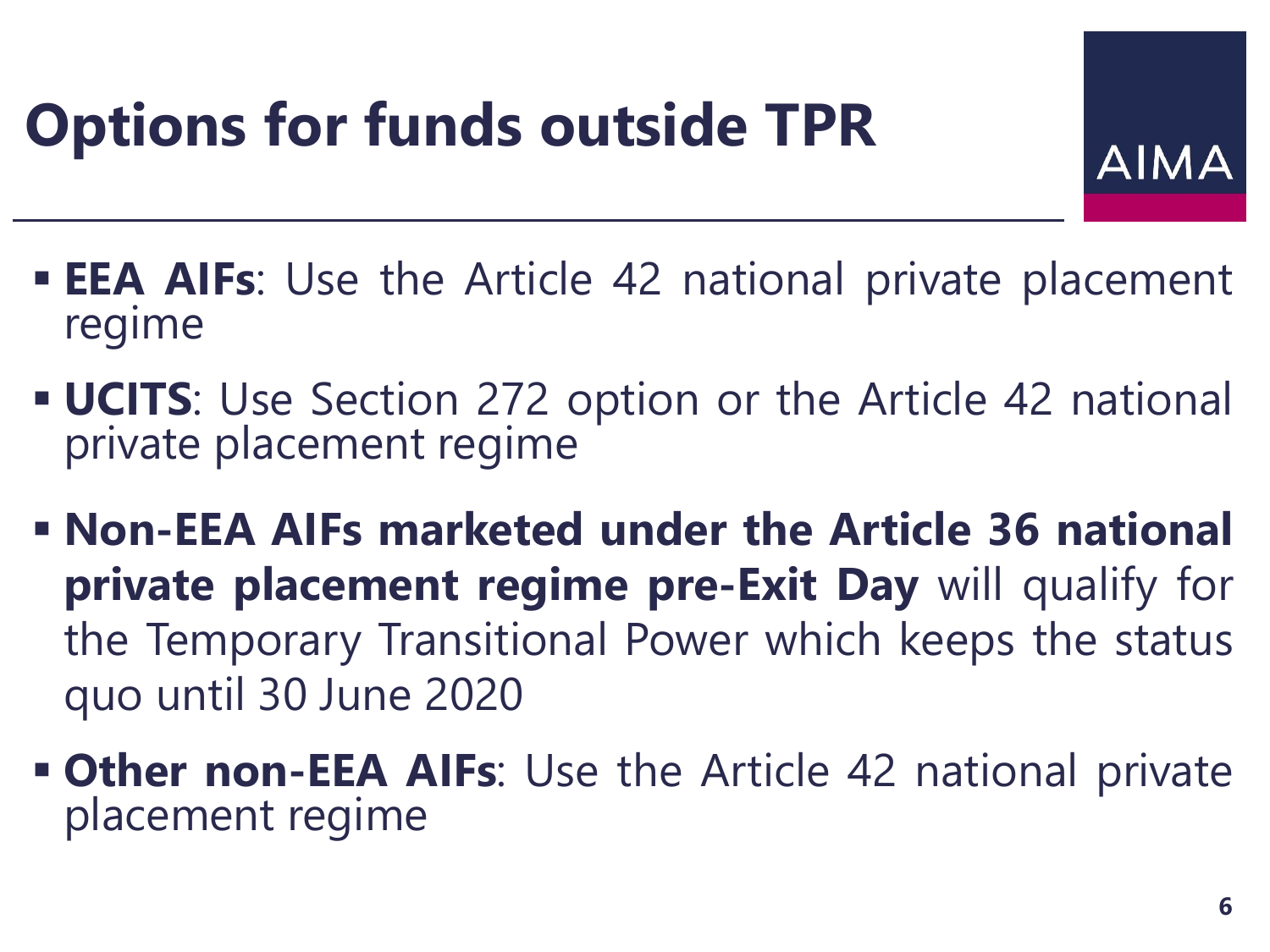# **TPR for firms**



- Have to qualify
- **Have to apply prior to COB on 28 March 2019**
- **Example 1** Lasts for up to three years after Exit Day (subject to extension by the FCA)
- No fee payable to apply for TPR
- **Apply via Connect**
- Most rules applicable pre-Exit Day continue to apply but some local UK requirements will also apply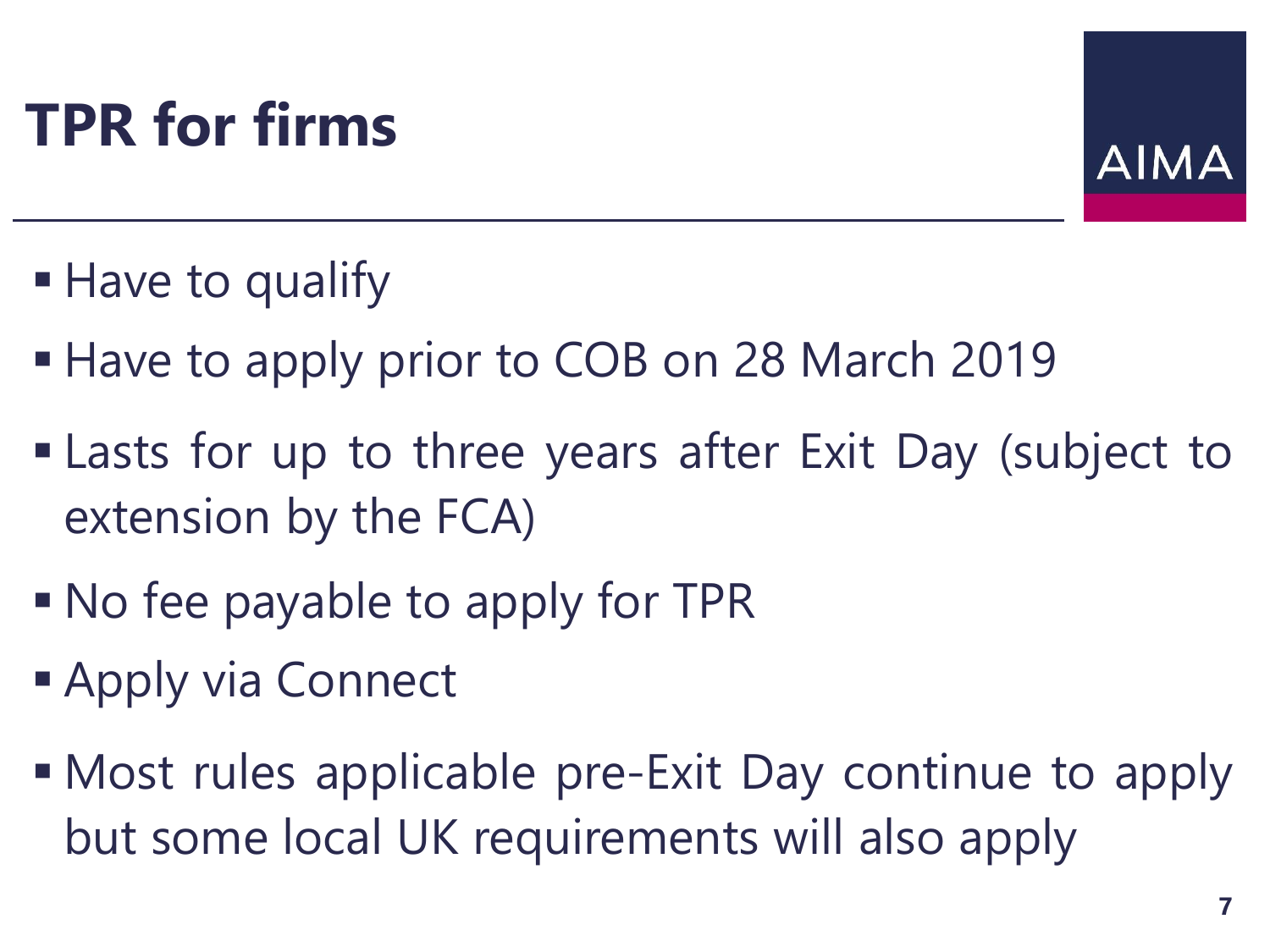

#### **Cross Border Distribution of Collective Investment Funds**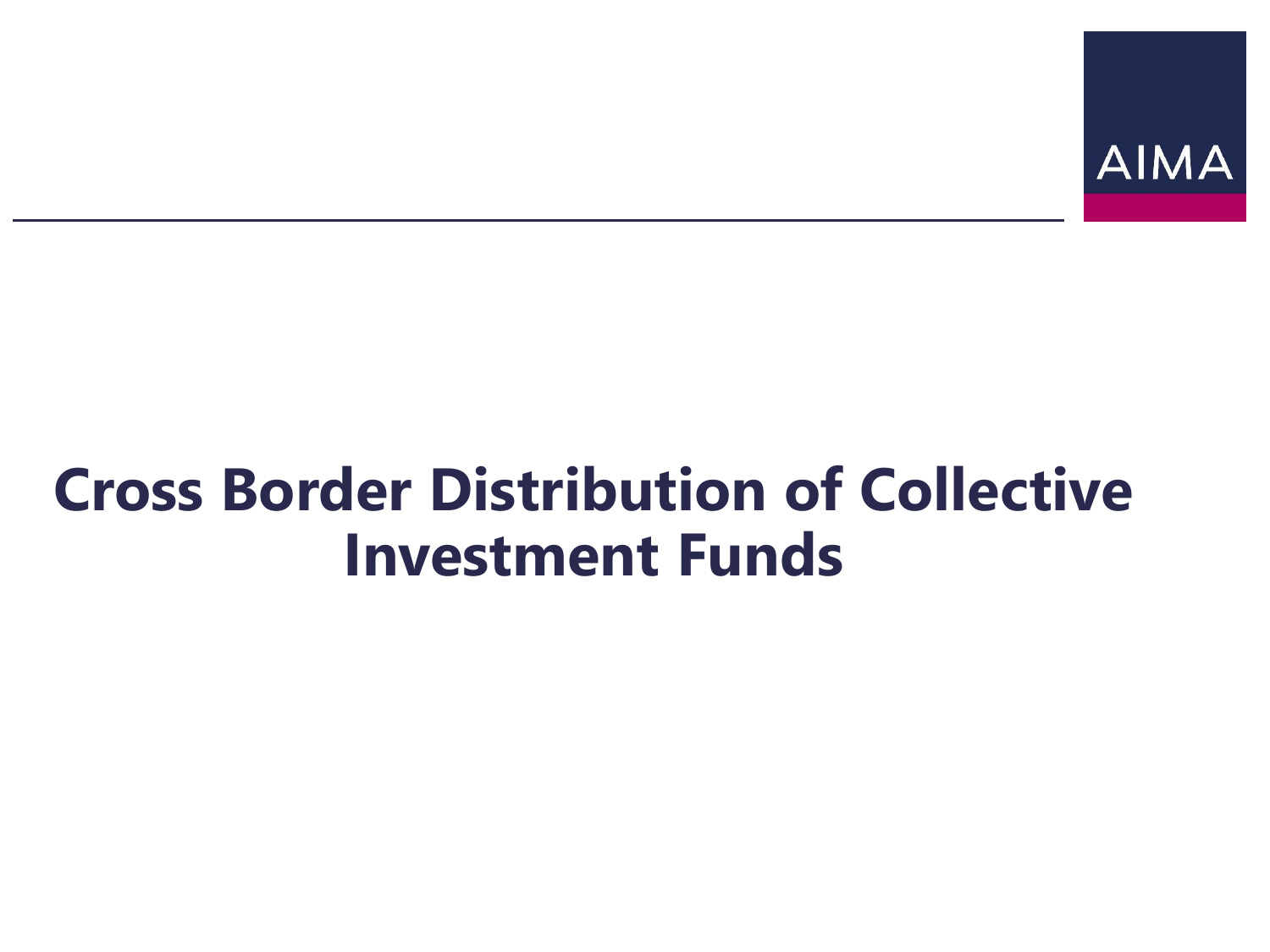

#### **- Timing**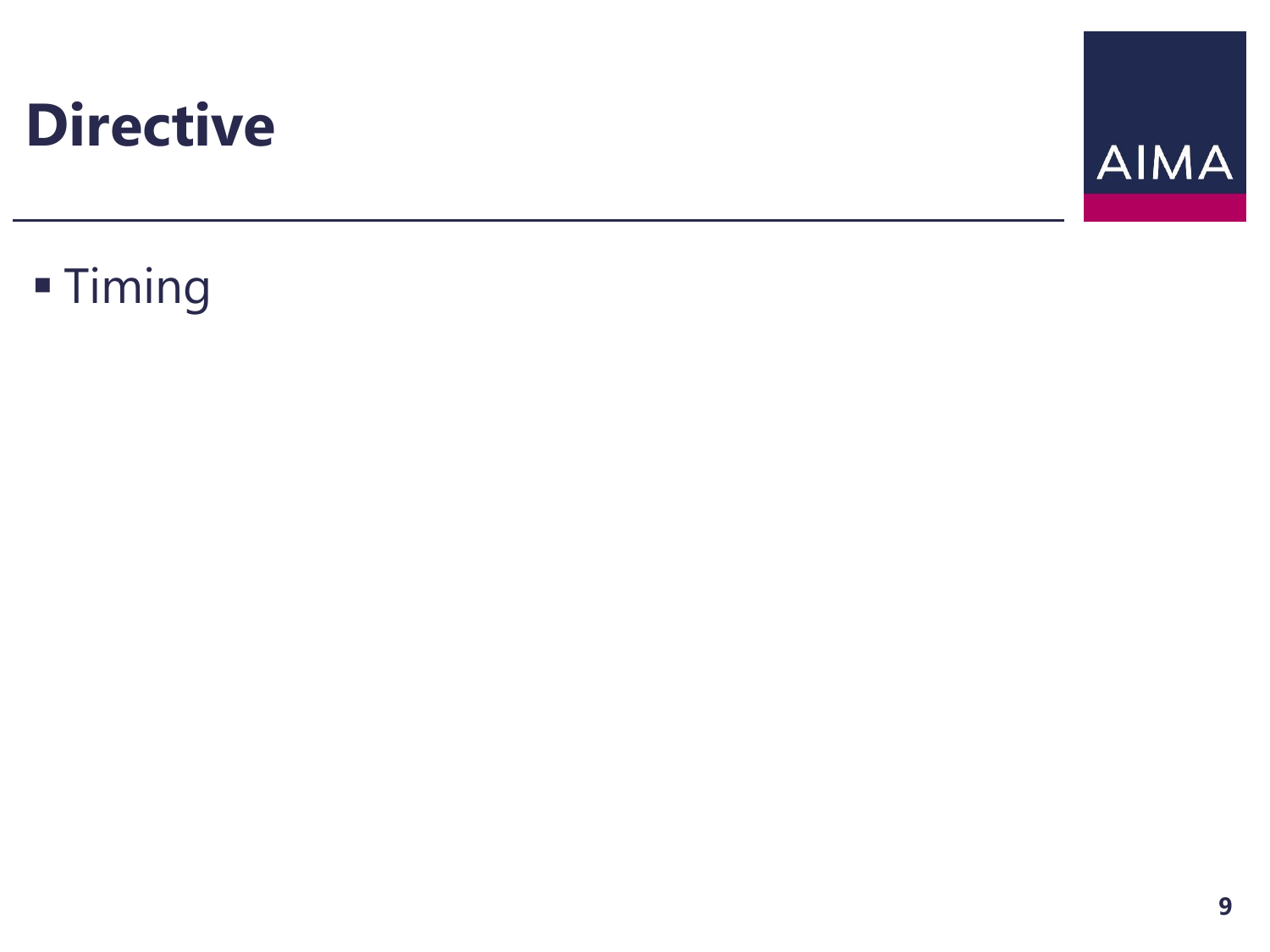

#### ■ Timing

**• Pre-marketing definition** 

- "provision of information or communication, direct or indirect, on investment strategies or investment ideas by an *EU AIFM* or on its behalf, to potential *professional investors* domiciled or registered in the Union in order to test their interest in an AIF which is *not yet established*, or in an AIF which is *established, but not yet notified for marketing in accordance with Article 31 or 32*, or in compartments of such AIFs, in that Member State where the potential investors are domiciled or have their registered office, and which in each case *does not amount to an offer or placement to the investor* to invest in the units or shares of that AIF or compartment." **10**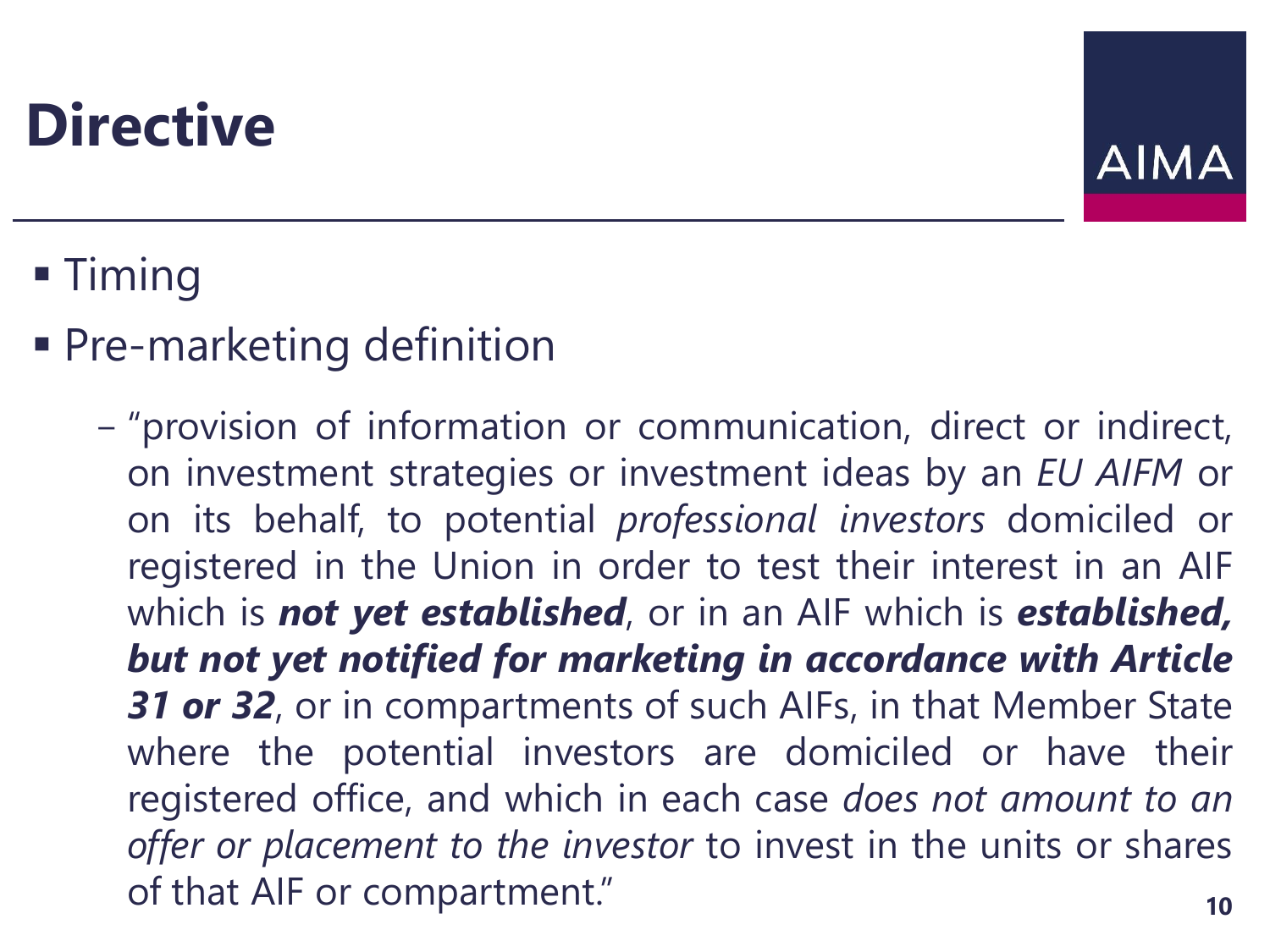

- Timing
- Pre-marketing limits
	- EU AIFMs, EU AIFs and professional investors only
	- Must not:
		- Enable the investor to commit to acquiring shares
		- Amount to a subscription form
		- Be an offering document in final form for a not yet established AIF
	- Use limits reverse solicitation
	- Ex-post regulatory notifications required within 2 weeks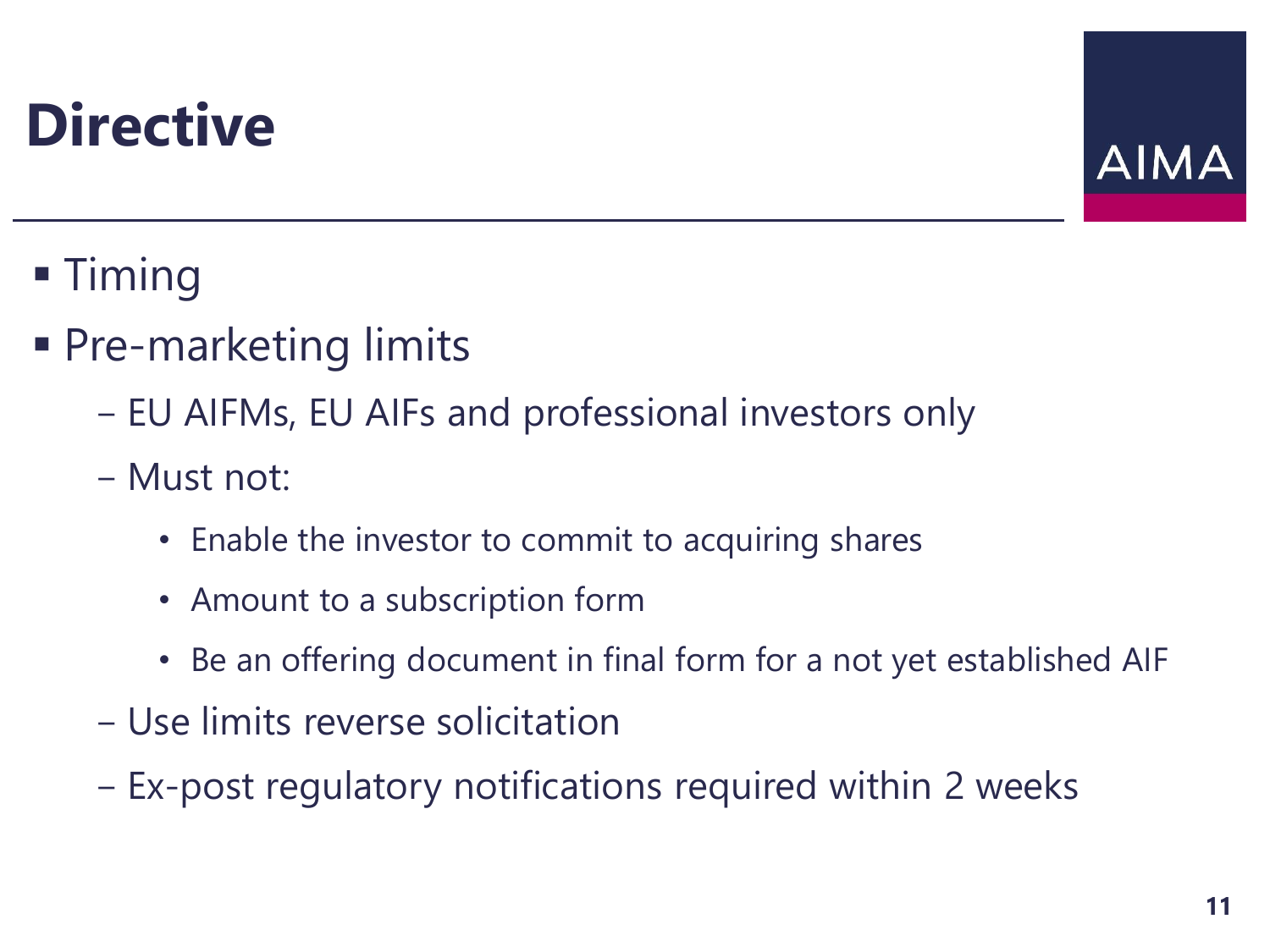

- Timing
- Pre-marketing
- Facilities
	- Applies to AIFMs marketing to retail investors and all UCITS
	- Must "make available" facilities to perform certain tasks
		- No physical presence can be required
		- Electronic means permitted
		- Third parties optional but must have written contract with specific terms and must be "subject to regulation and supervision governing the tasks to be performed"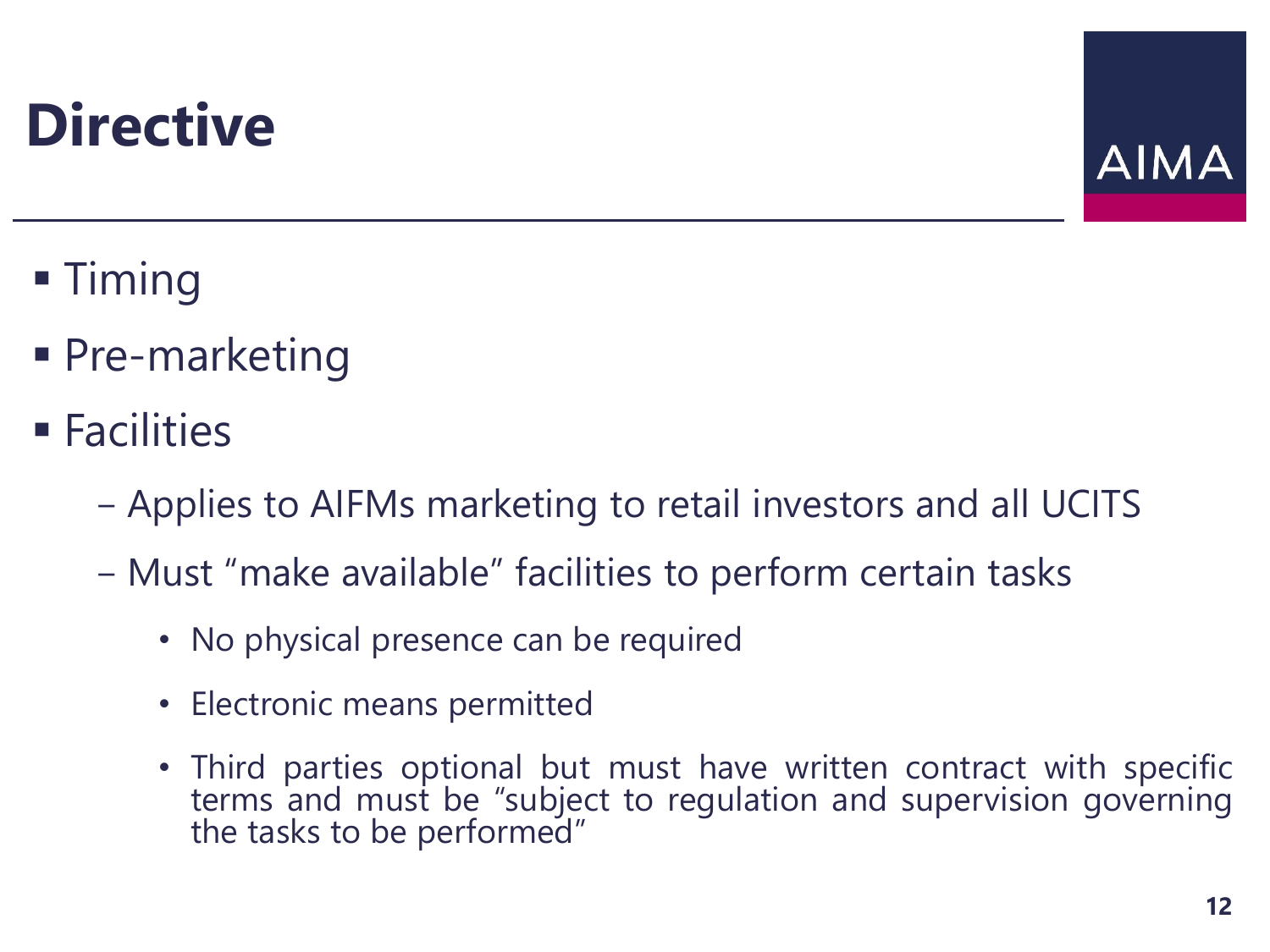

- Timing
- Pre-marketing
- Facilities
- **De-notification** 
	- Applies to EU AIFMs marketing under passport and all UCITS
	- Redemption/repurchase offer (unless closed-end)
	- Public notice of intention to stop marketing
	- Modify/terminate contractual arrangements with 3PMs
	- Continue to provide required ongoing disclosures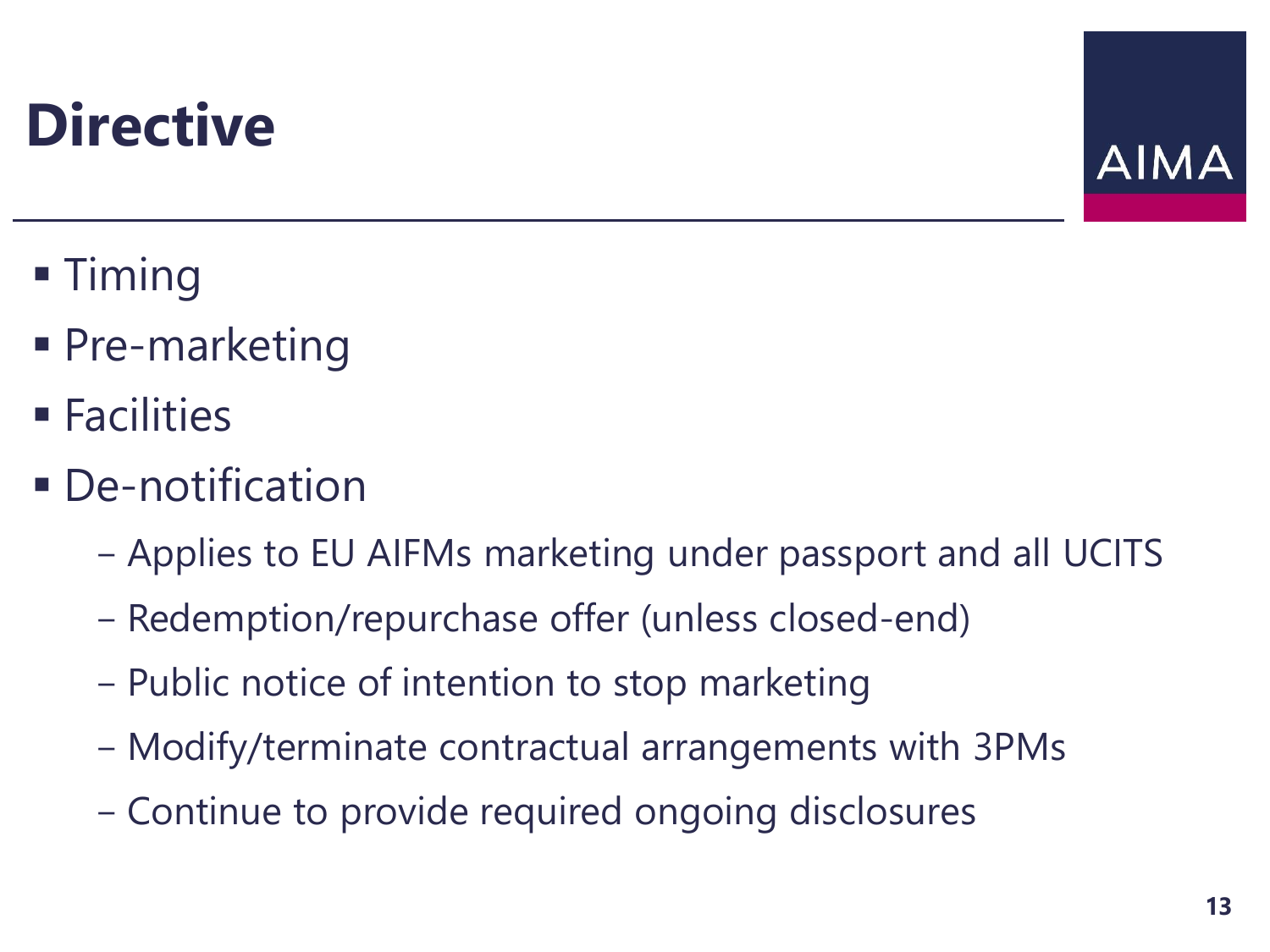

- **Timing**
- **Pre-marketing**
- **Eacilities**
- **De-notification**
- **Example 2 Assessment affecting third country passporting**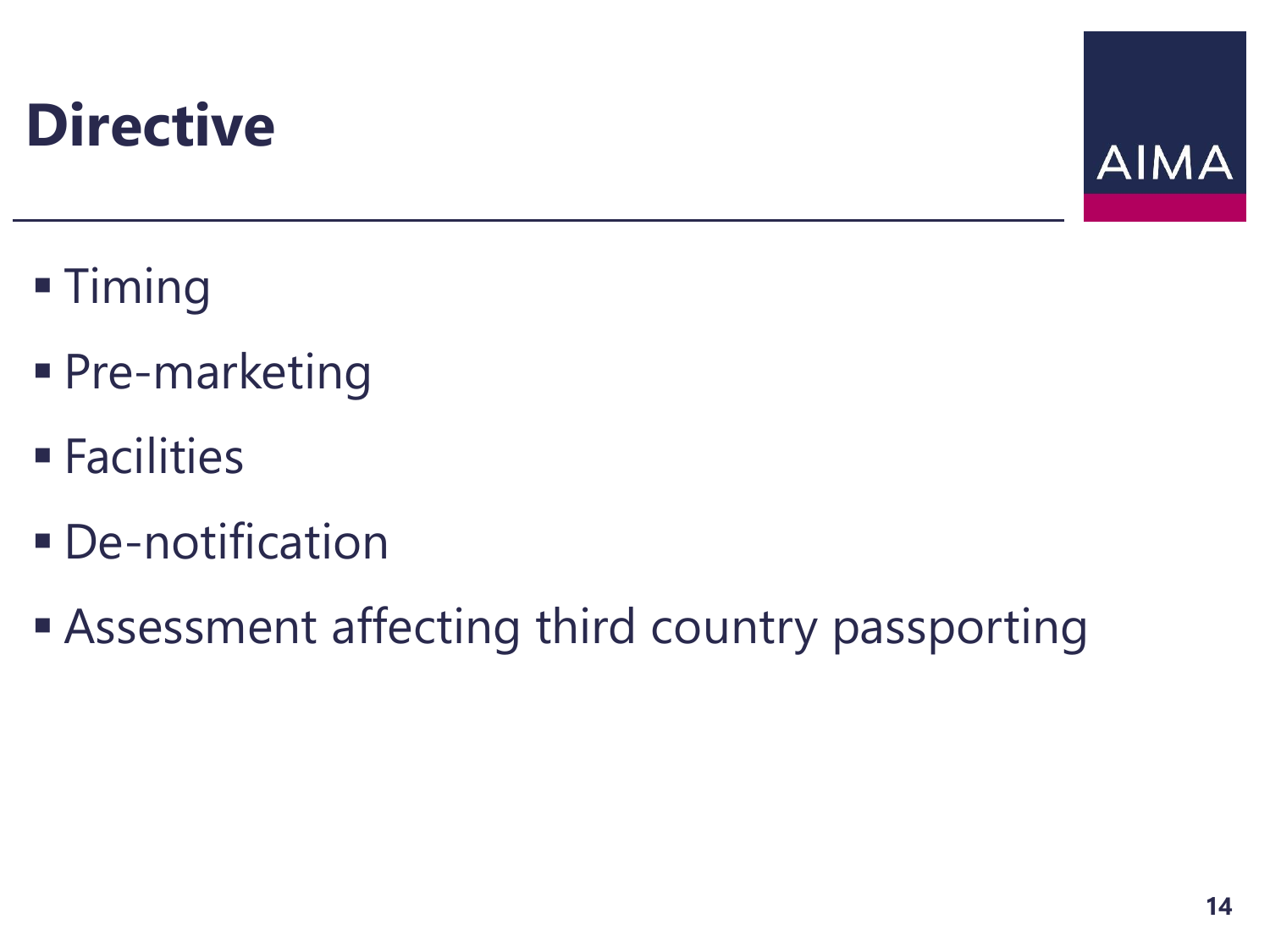

- Timing
- **Pre-marketing**
- $\blacksquare$  Facilities
- **De-notification**
- **Example 2 Assessment affecting third country passporting**
- **Review possible extension of pre-marketing to UCITS**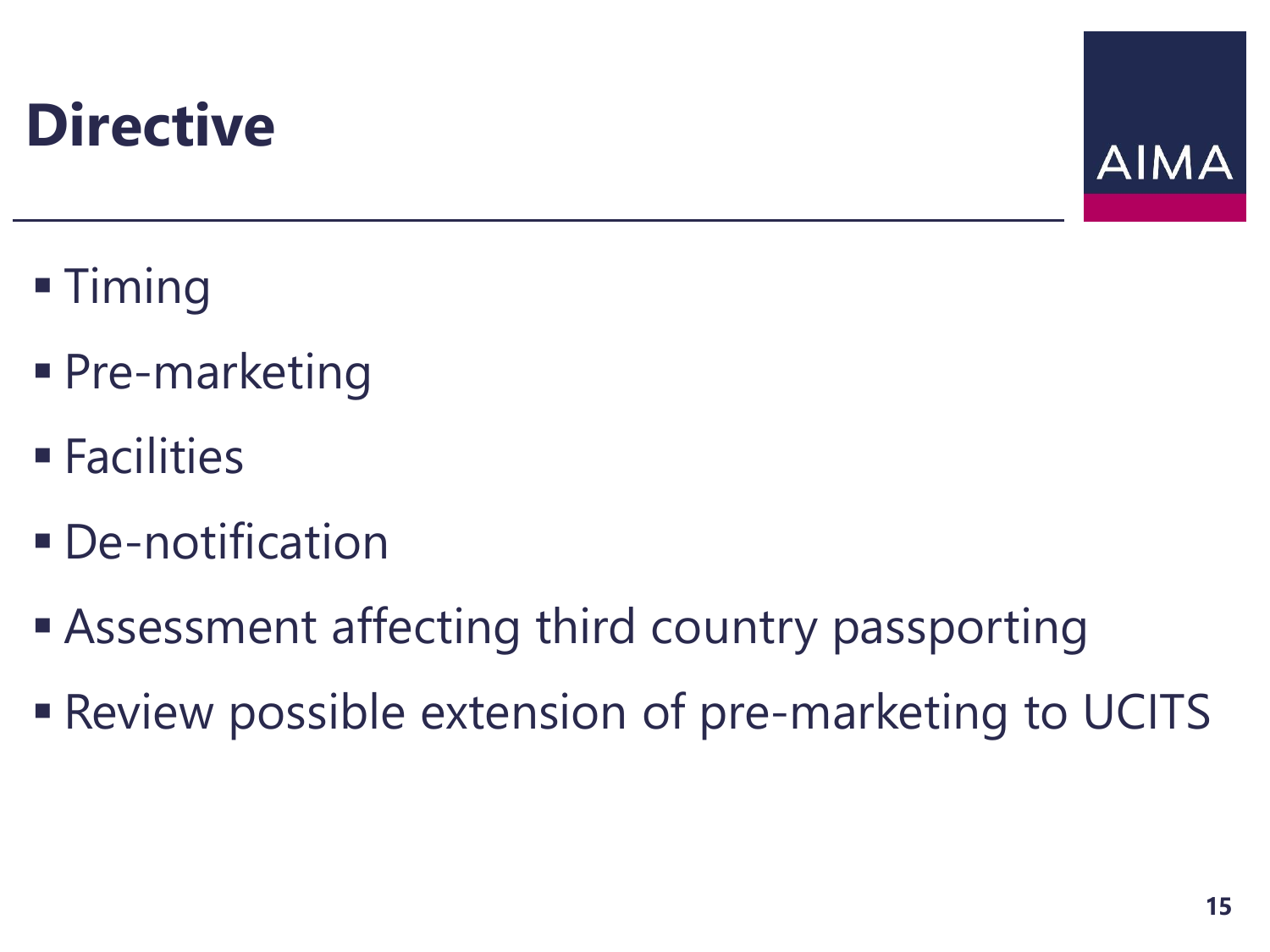

- **Marketing communications from authorised AIFMs and** UCITS must
	- be identifiable as such
	- describe the risks and rewards of purchasing shares in an equally prominent manner
	- include only information that is fair, clear and not misleading
	- not contradict/diminish other required information
- Applicable 24 months after date of entry into force
- **ESMA** required to have published marketing communication guidelines by that time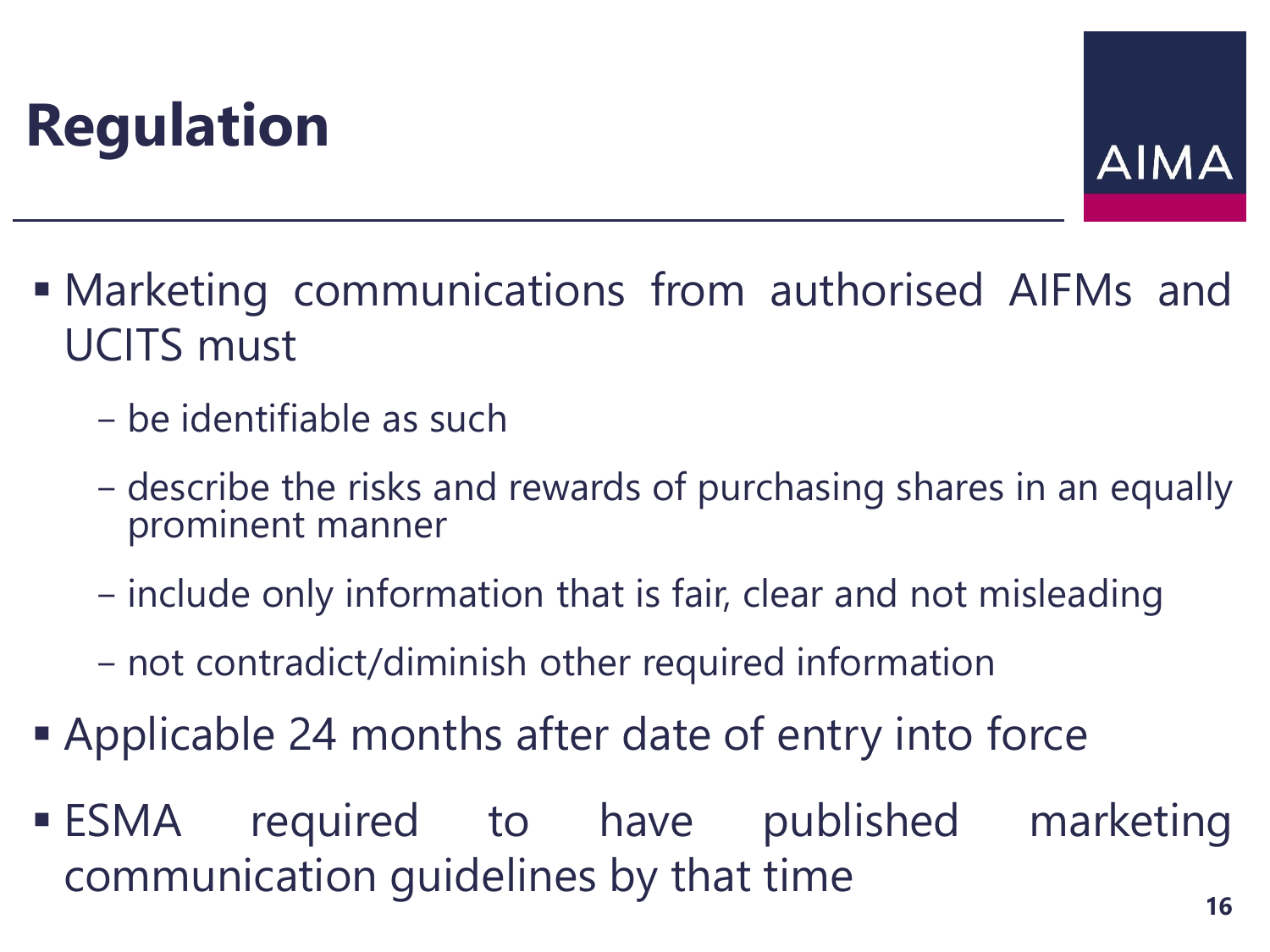

- **Marketing communications**
- Ex-ante verification of marketing communications
	- Applies 20 days after publication to authorised AIFMs marketing to retail investors and to UCITS management companies
	- NCAs can require, on a systematic or ad hoc basis, prior notification of all marketing communications to verify compliance with the Regulation and national law
	- NCA has up to 10 working days to request changes be made
	- Procedures must be published on website
	- Transparent and non-discriminatory treatment required regardless of the home Member State of the manager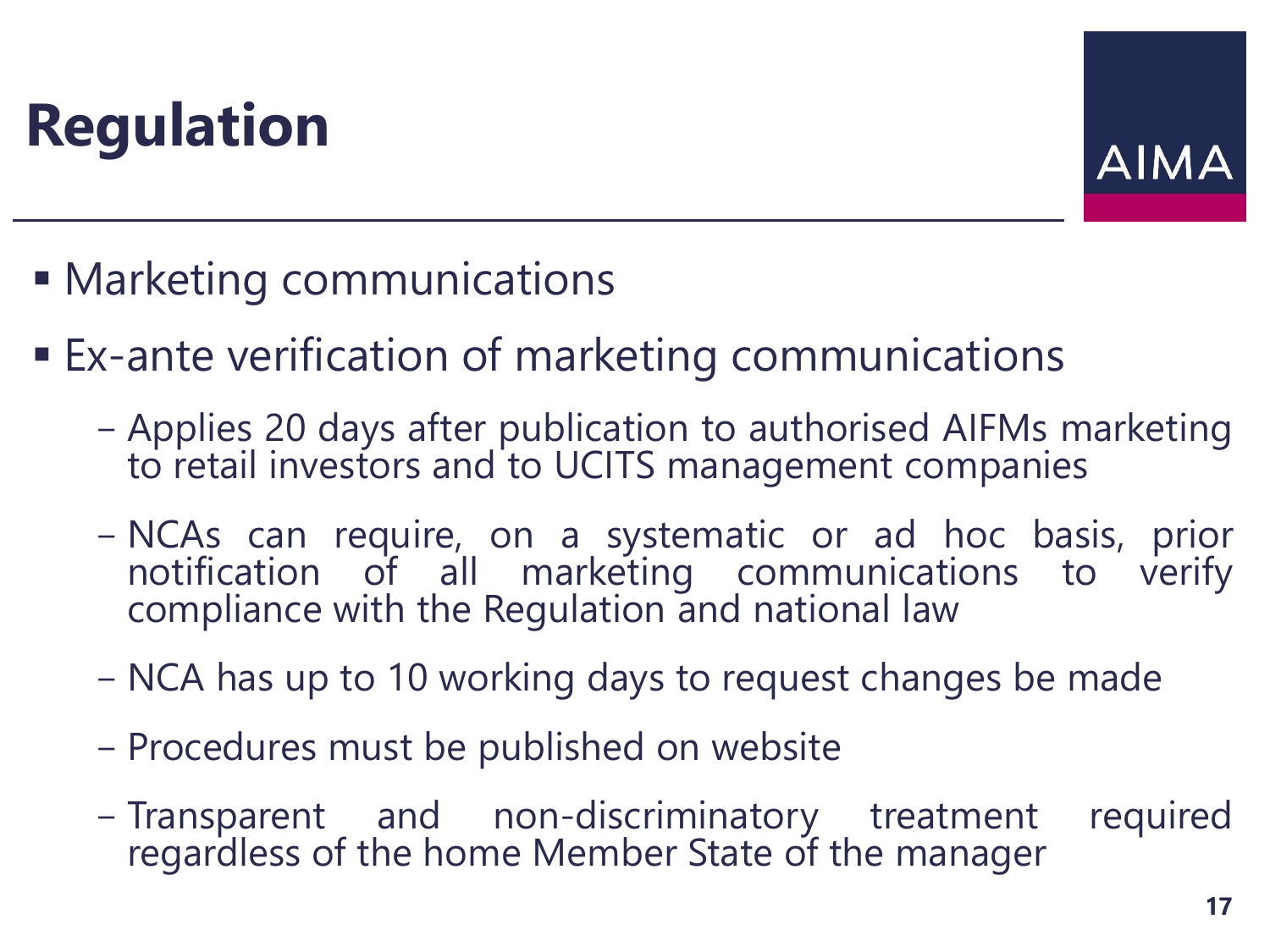

- Marketing communications
- **Ex-ante verification of marketing communications**
- **Publication of national marketing requirements**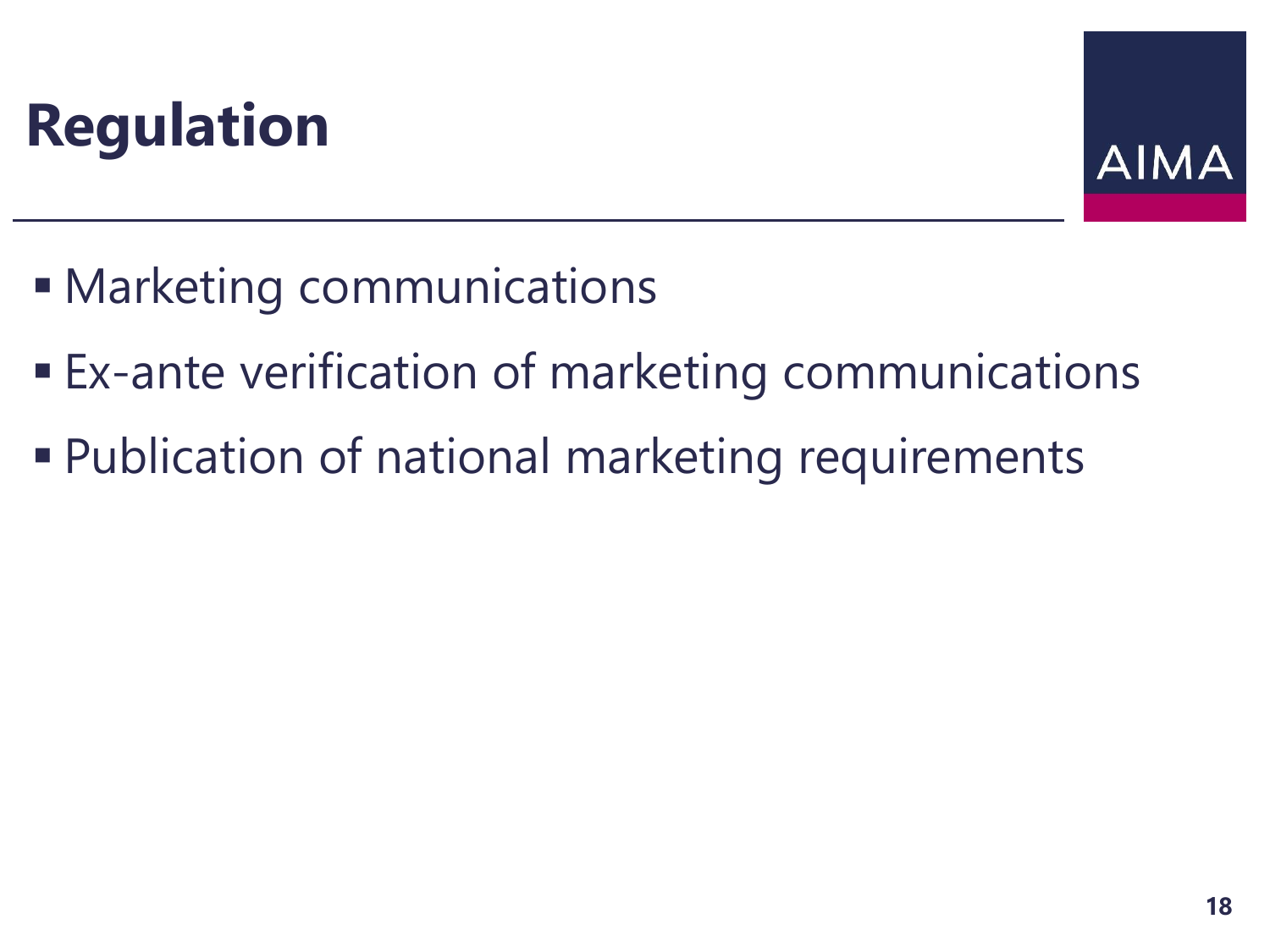

- Marketing communications
- Ex-ante verification of marketing communications
- Publication of national marketing requirements
- NCA fees and charges for cross border marketing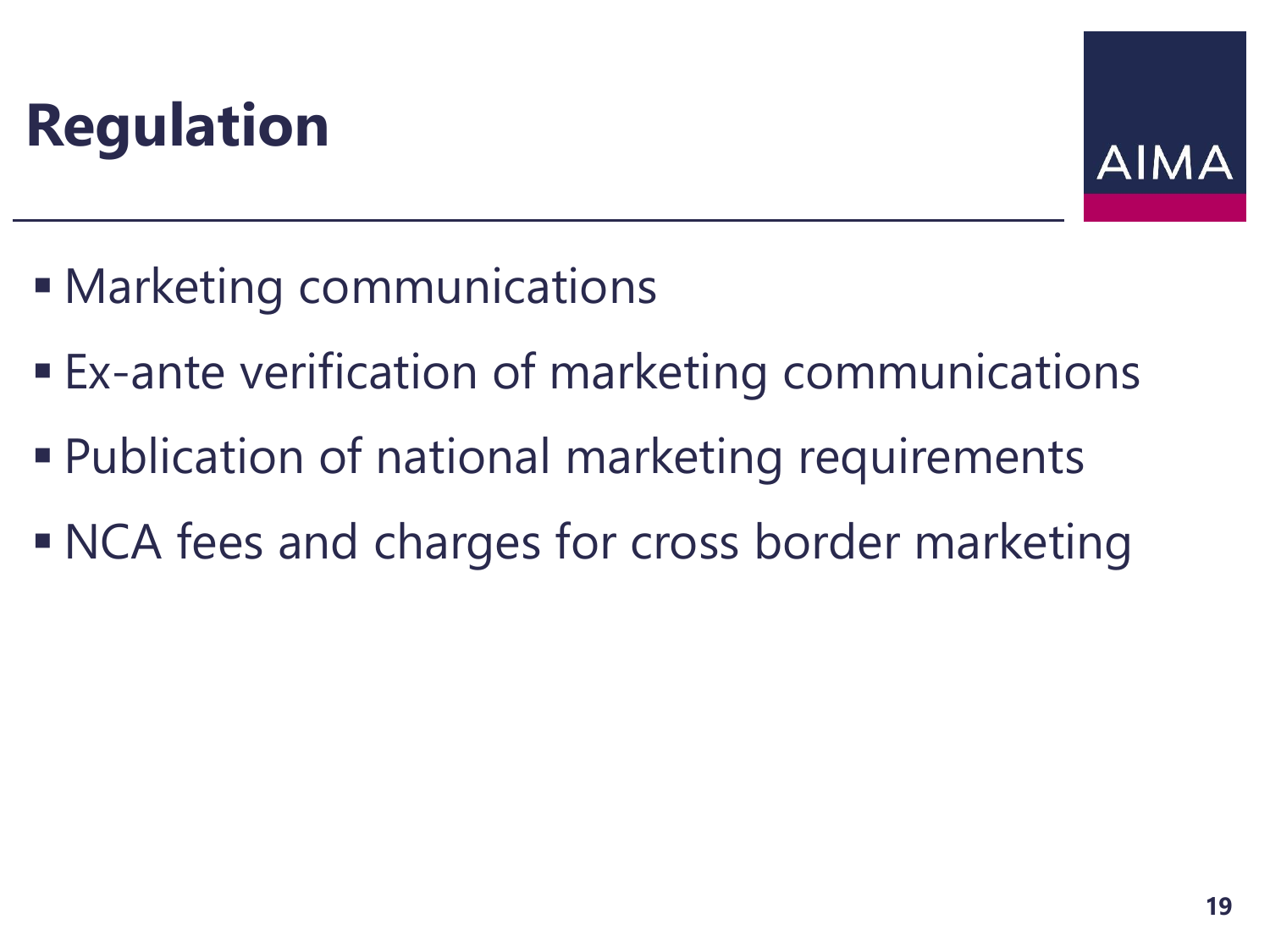

- Marketing communications
- Ex-ante verification of marketing communications
- Publication of national marketing requirements
- NCA fees and charges for cross border marketing
- **ESMA databases**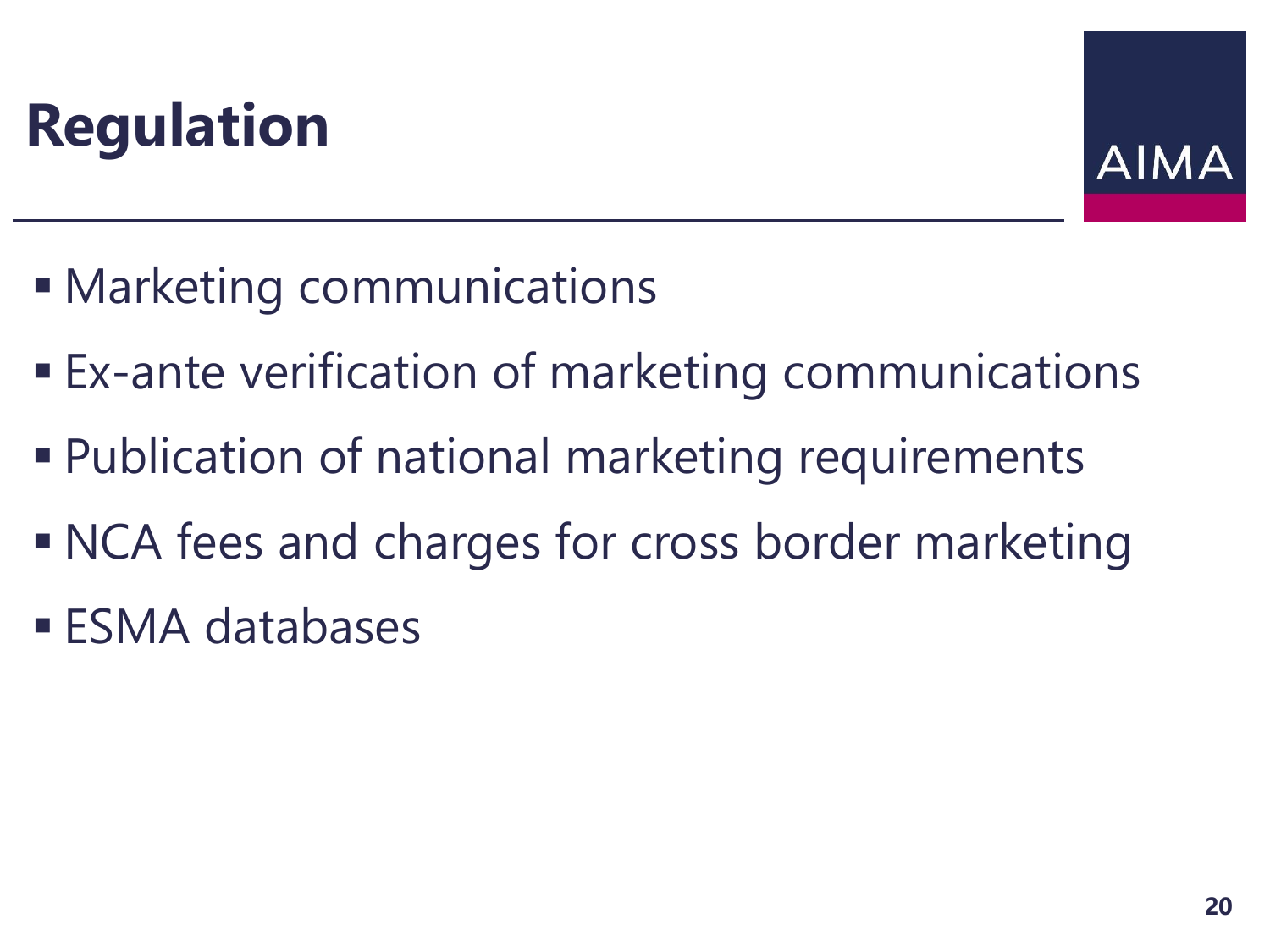

- Marketing communications
- Ex-ante verification of marketing communications
- Publication of national marketing requirements
- NCA fees and charges for cross border marketing
- **ESMA databases**
- **Example 2 Report on reverse solicitation**